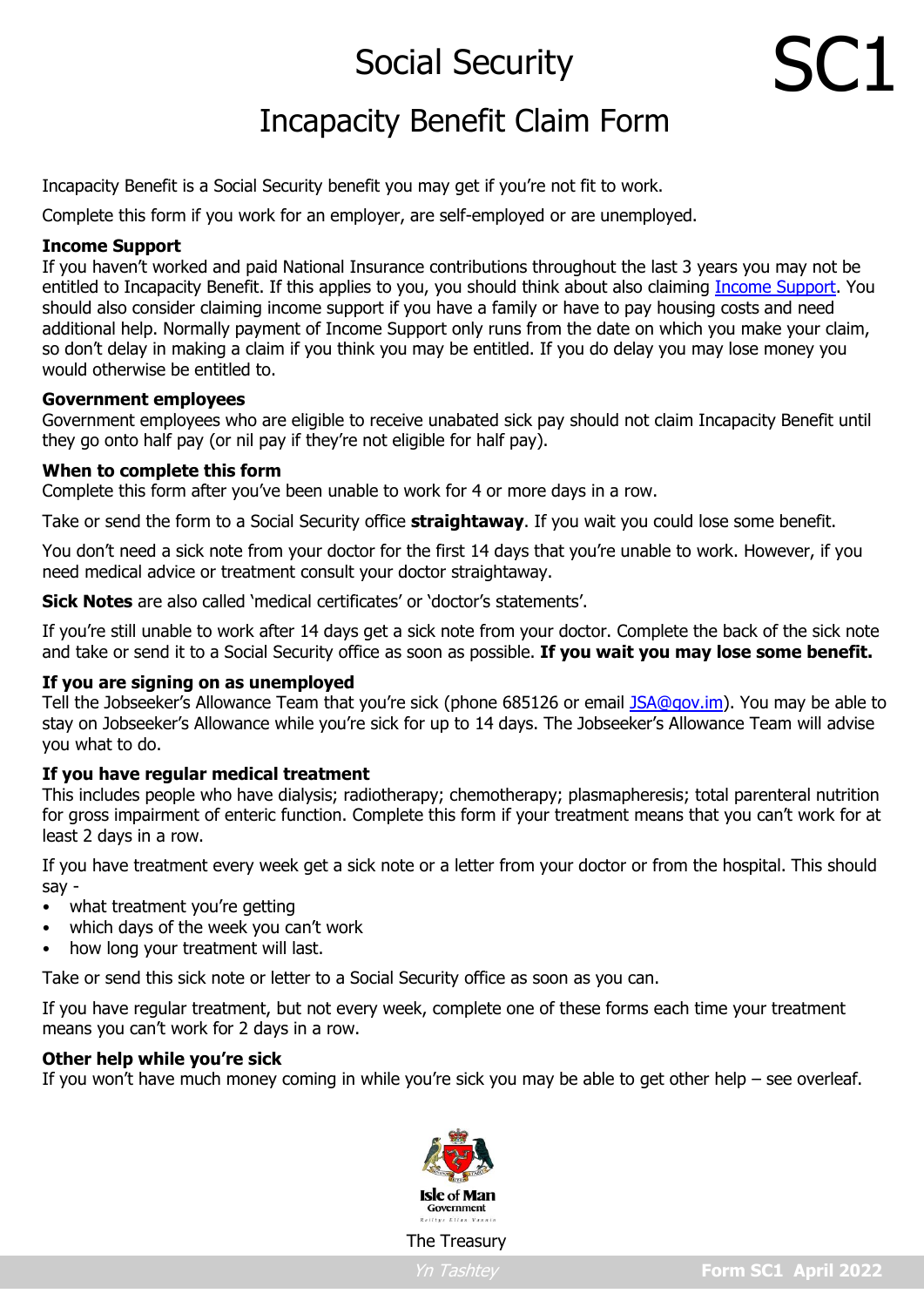From Social Security:

- Income Support help for people who don't have enough money to live on.
- Disability Living Allowance you may get this if you're severely disabled and need help with getting around, with personal care or both.
- Industrial Injury Disablement Benefit You may get this if you become physically or mentally disabled as a result of either an accident at work or you suffer from a prescribed industrial disease caused by your work and your disablement continues or arises more than 90 days after the date of your accident or onset of the disease.

From Manx Care:

• Help with NHS charges – help with paying for things like NHS prescriptions and NHS dental treatment.

# **Contact information**

Address: Incapacity Benefit Team Social Security Division Markwell House Market Street Douglas Isle of Man IM1 2RZ Telephone: (01624) 685108 or 685109 Email: incapacitybenefits@gov.im

Website: www.gov.im

All calls to and from Social Security are recorded for quality purposes, to prevent crime or misuse, to ensure staff act in compliance with required procedures and standards and assist in the provision of training, monitoring and service improvement.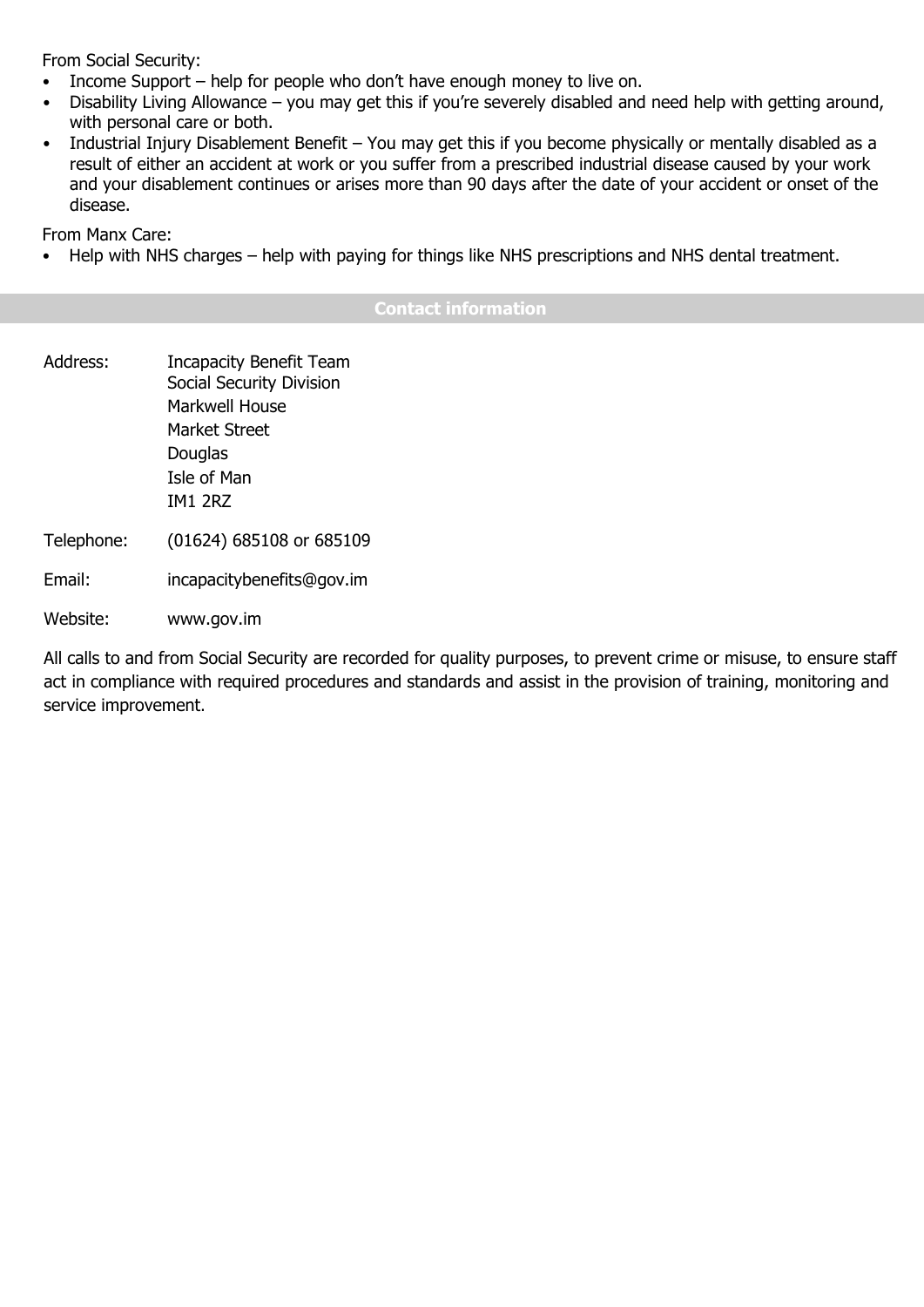b) Place of accident



|                                                                                                                                                                                          |         |                            |                      | April 2022        |  |
|------------------------------------------------------------------------------------------------------------------------------------------------------------------------------------------|---------|----------------------------|----------------------|-------------------|--|
| Part 1                                                                                                                                                                                   |         | <b>About you</b>           |                      |                   |  |
| <b>Surname or family name</b>                                                                                                                                                            |         |                            |                      | Mr/Mrs/Miss/Ms    |  |
| <b>Other names</b>                                                                                                                                                                       |         |                            |                      |                   |  |
| <b>Address</b>                                                                                                                                                                           |         |                            |                      |                   |  |
|                                                                                                                                                                                          |         |                            |                      |                   |  |
|                                                                                                                                                                                          |         |                            |                      | Postcode          |  |
| Daytime telephone no.                                                                                                                                                                    |         |                            |                      |                   |  |
| <b>Date of birth</b>                                                                                                                                                                     |         |                            | <b>Email address</b> |                   |  |
| Letters<br><b>Numbers</b><br>Letter<br><b>National Insurance (NI) Number</b>                                                                                                             |         |                            |                      |                   |  |
| You can find this on your pay slips, on your NI number card or on any letters we've sent to you before.<br>If you can't find it phone 685400 and choose the "National Insurance" option. |         |                            |                      |                   |  |
| <b>Marital status</b>                                                                                                                                                                    | Single  |                            | Widow or widower     | Separated         |  |
|                                                                                                                                                                                          | Married |                            | Divorced             | Civil Partnership |  |
| What is your occupation?                                                                                                                                                                 |         |                            |                      |                   |  |
| Name and address of your                                                                                                                                                                 |         |                            |                      |                   |  |
| employer                                                                                                                                                                                 |         |                            |                      |                   |  |
| Part 2                                                                                                                                                                                   |         | <b>About your sickness</b> |                      |                   |  |
| Details of your sickness. Please give brief details of your sickness.                                                                                                                    |         |                            |                      |                   |  |
|                                                                                                                                                                                          |         |                            |                      |                   |  |
|                                                                                                                                                                                          |         |                            |                      |                   |  |

# **When you became sick/unfit for work (i.e. the date you wish your claim to start)**

| What was the date you became unfit for work?                                                                                |  | day   |    |     |
|-----------------------------------------------------------------------------------------------------------------------------|--|-------|----|-----|
| What was the last date you worked before becoming unfit?                                                                    |  | day   |    |     |
| If you work a night shift which included midnight please tell us<br>the day the shift began.                                |  | day   |    |     |
| What time did you start work?                                                                                               |  | am/pm |    |     |
| What time did you finish work?                                                                                              |  | am/pm |    |     |
| Do you think you are sick because of an accident at work?<br>(Tick No if you had an accident while you were self-employed.) |  |       | No | Yes |
| If Yes, please give:                                                                                                        |  |       |    |     |
| a) Date of accident                                                                                                         |  |       |    |     |

c) Time of accident **Do you think you're sick because of an industrial disease?** Industrial diseases are certain illnesses caused by conditions at work. Tick **No** if you became sick while you were self-employed. No | Yes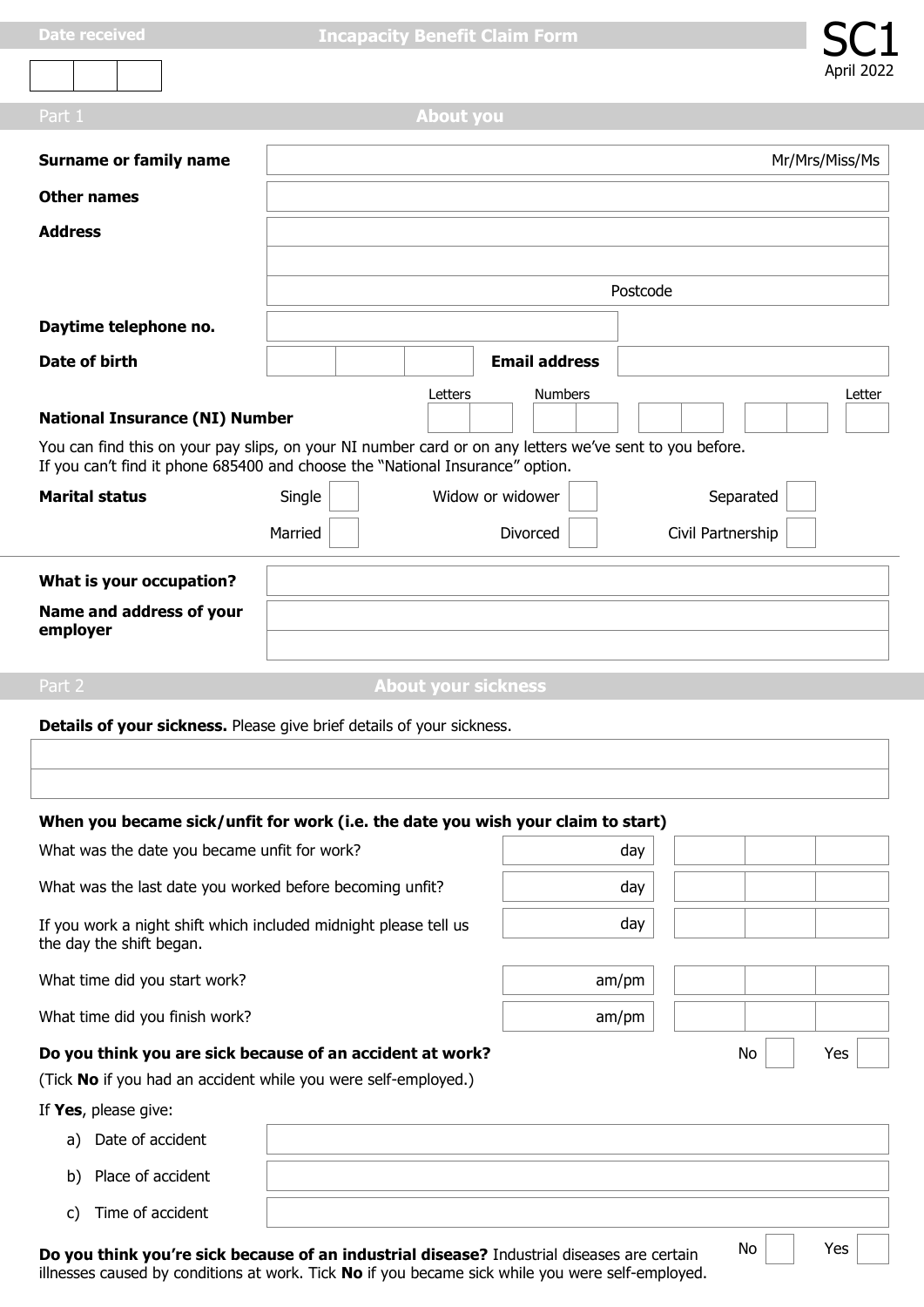## **When will you be well again?**

| Do you know when you'll be well enough to work again?                                                                                                                                           |                            |                             |                             |  |  |  |
|-------------------------------------------------------------------------------------------------------------------------------------------------------------------------------------------------|----------------------------|-----------------------------|-----------------------------|--|--|--|
| Please go to Part 3<br>Please provide details below<br><b>No</b><br>Yes                                                                                                                         |                            |                             |                             |  |  |  |
| When will this be?                                                                                                                                                                              |                            | day                         |                             |  |  |  |
| If you're going to work a night shift which includes midnight, please tell us the date the shift begins.                                                                                        |                            |                             |                             |  |  |  |
| What time will you start work?                                                                                                                                                                  | am/pm                      |                             |                             |  |  |  |
| What time will you finish work?                                                                                                                                                                 |                            | am/pm                       |                             |  |  |  |
| Part 3                                                                                                                                                                                          |                            | <b>About other benefits</b> |                             |  |  |  |
| Please read this list of benefits and tick any that you are getting or you are waiting to hear about.                                                                                           |                            |                             |                             |  |  |  |
| <b>Income Support</b>                                                                                                                                                                           | Carer's Allowance          |                             | <b>Widow's Pension</b>      |  |  |  |
| War Widow's Pension                                                                                                                                                                             | Unemployability Supplement |                             | Widowed Parent's Allowance  |  |  |  |
| <b>Training Allowance</b>                                                                                                                                                                       | <b>State Pension</b>       |                             | Bereavement Support Payment |  |  |  |
| Are you getting any other Social Security benefits?<br>No<br>Yes<br>(Please tick Yes if you're waiting to hear about any Social Security benefits)                                              |                            |                             |                             |  |  |  |
| Please tell us the name of this benefit or benefits:                                                                                                                                            |                            |                             |                             |  |  |  |
|                                                                                                                                                                                                 |                            |                             |                             |  |  |  |
|                                                                                                                                                                                                 |                            |                             |                             |  |  |  |
| Part 4                                                                                                                                                                                          | <b>About pensions</b>      |                             |                             |  |  |  |
| About any private pension income that you have<br>We need to know this information as the amount of any private pension income you have may affect the amount of<br>Incapacity Benefit you get. |                            |                             |                             |  |  |  |
| By private pension income we mean:<br>an occupational ("works") pension; or<br>a personal pension; or<br>a public service pension; or                                                           |                            |                             |                             |  |  |  |

- a pension from a self-employed pension scheme; or
- permanent health insurance payments arranged by an employer and your employment has ended.

**Are you getting any pension income?** No please go to Part 5

 $Yes |$  please provide details below

#### **Pension Income Details**

Your first (or only) pension income – name and address of the pension provider

|                                                                               | Postcode |
|-------------------------------------------------------------------------------|----------|
| Phone number of the pension provider                                          |          |
| What is the pension reference number?                                         |          |
| How much pension is due before income tax is taken off?                       | £        |
| How much pension is actually paid after income tax is taken off?              | £        |
| How often is the pension paid? (e.g. weekly, four weekly, monthly, quarterly) |          |
| When is this pension due to increase?                                         |          |

#### **IMPORTANT – Please send us confirmation of your pension income, this could be one of the following:**

- **A letter of entitlement from your employer or insurance company who pays the pension; or**
- **A payment advice notice from your pension provider; or**
- **Wage slips or T14.**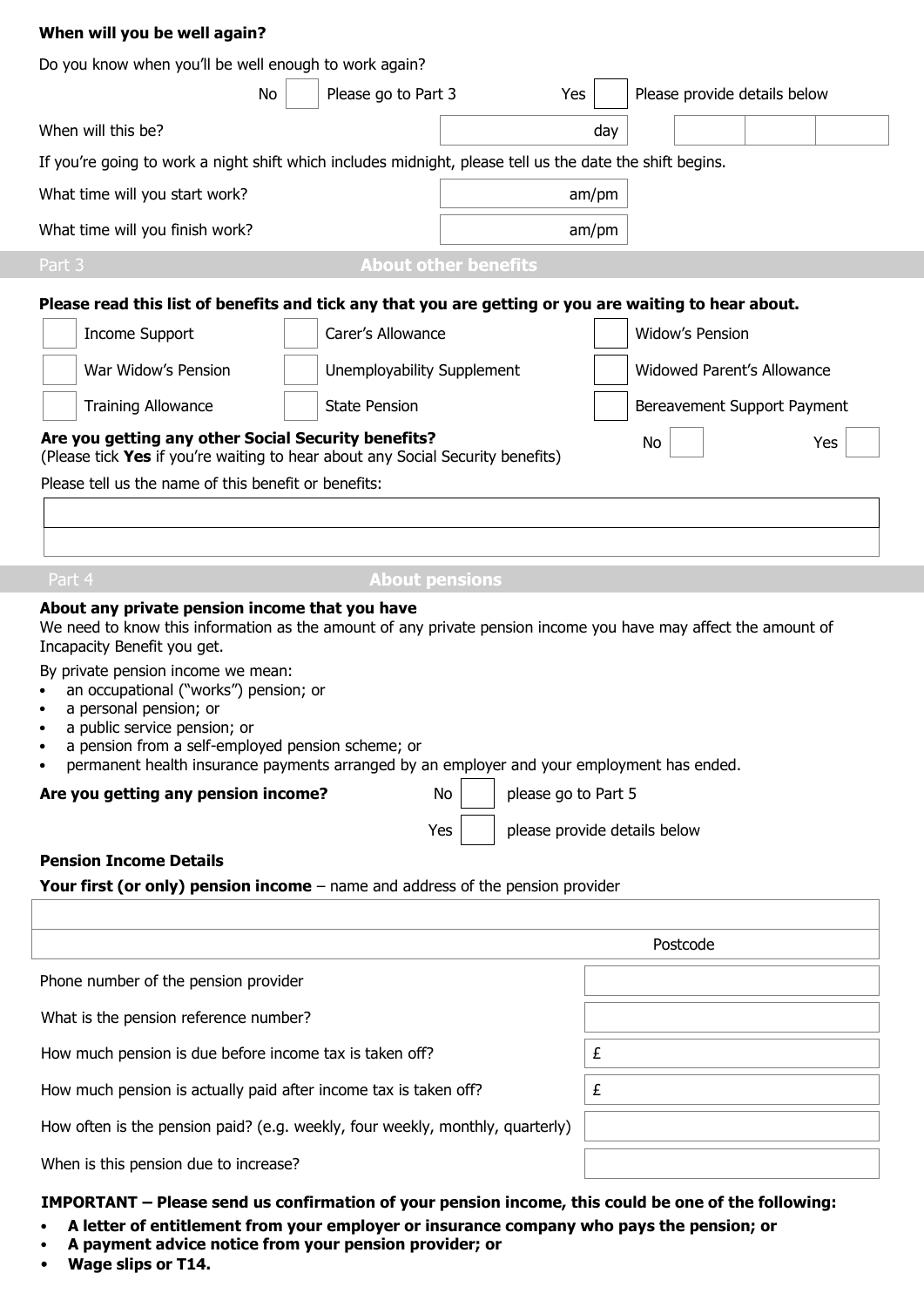|                                                                               | Postcode |
|-------------------------------------------------------------------------------|----------|
| Phone number of the pension provider                                          |          |
| What is the pension reference number?                                         |          |
| How much pension is due before income tax is taken off?                       | £        |
| How much pension is actually paid after income tax is taken off?              | £        |
| How often is the pension paid? (e.g. weekly, four weekly, monthly, quarterly) |          |
| When is this pension due to increase?                                         |          |

# **If you get more than two pensions, please provide the details of the others on a separate sheet of paper.**

# **Extra benefit being paid for you**

| Is anyone getting extra money added on to their Social Security benefit for you?                  | No <sub>1</sub> | $\top$ Yes $\lceil$ |
|---------------------------------------------------------------------------------------------------|-----------------|---------------------|
| (Please tick Yes if anyone is waiting to hear about extra money added on to their Social Security |                 |                     |
| benefit for you.)                                                                                 |                 |                     |

Please tell us about the person who is getting this extra money, or waiting to hear about it.

| <b>Surname</b>         |                    |
|------------------------|--------------------|
| <b>Other names</b>     |                    |
| <b>Address</b>         |                    |
|                        | Postcode           |
| <b>Name of benefit</b> |                    |
| Part 6                 | <b>Your Doctor</b> |
| Doctor's name          |                    |

| <b>Address</b> |          |
|----------------|----------|
|                | Postcode |

# Part 7 **Payment of your Incapacity Benefit**

If you're entitled to Incapacity Benefit you can either collect your benefit weekly at a Post Office of your choice (for this option you'll need to enrol for a MiCard if you haven't already got one) or you can have it paid by direct credit into your bank or building society account (if you already receive a benefit/allowance by direct credit it will be paid into the same account). Please complete **a)** if you'd like to be paid by direct credit or **b)** if you'd like to collect your Incapacity Benefit at a Post Office.

| a) Name and address of<br>bank or building society |                                                         |
|----------------------------------------------------|---------------------------------------------------------|
|                                                    | Postcode                                                |
| <b>Sort Code number</b>                            | <b>Type of account</b><br>(deposit, current etc.)       |
| <b>Account number</b>                              |                                                         |
| Name account is held in                            |                                                         |
| b) Name of Post Office                             |                                                         |
|                                                    | I need to enrol for a MiCard<br>I already have a MiCard |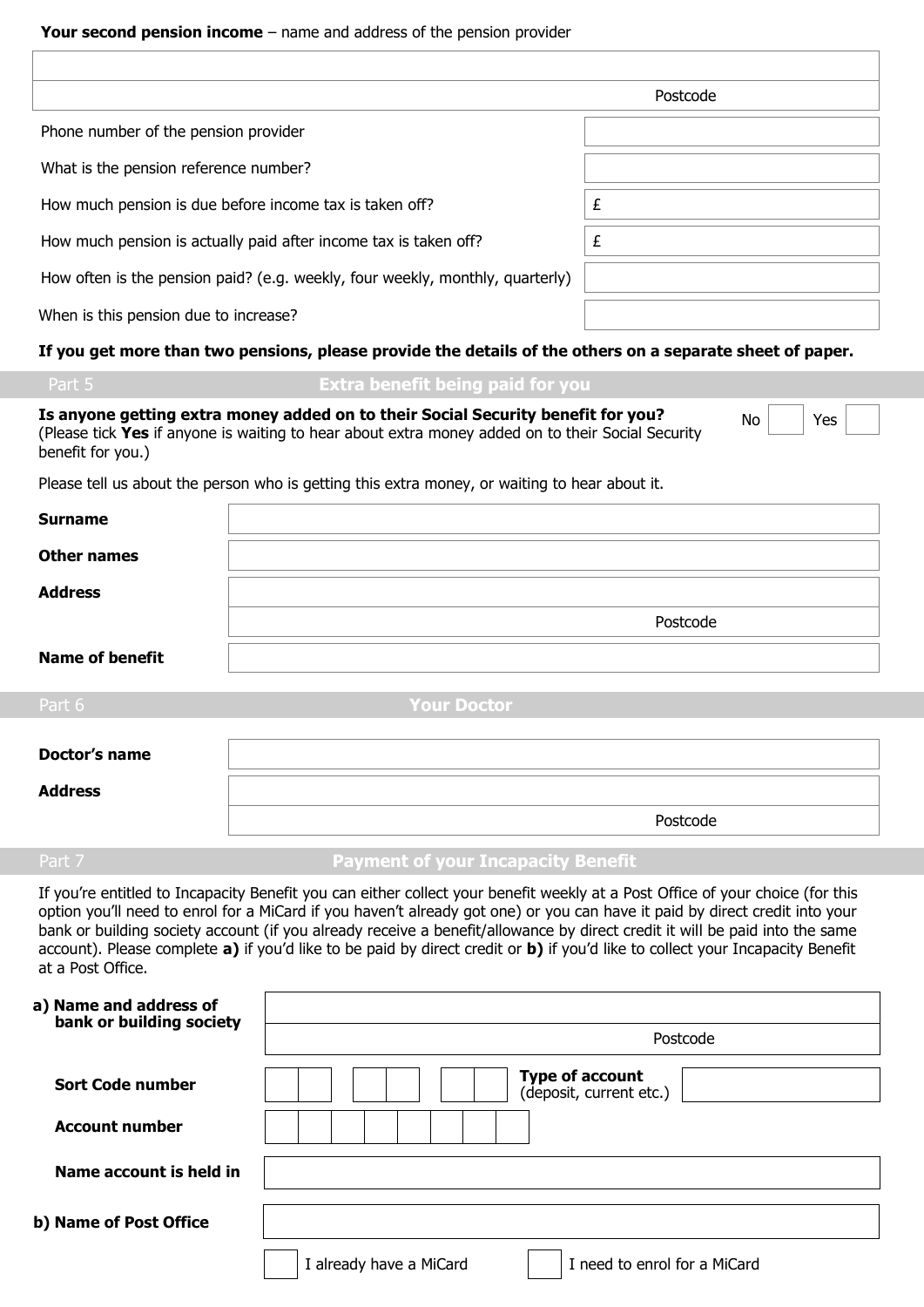#### **If you're not signing this form on behalf of somebody else, go to Part 9**

Even though you can complete this form for somebody else, they must still sign it themselves unless -

- they cannot manage their own affairs they cannot sign for themselves
- You can only sign this form if one or more of the following boxes apply. Tick all the boxes that apply to you.

| I have a power of attorney for them which<br>has been registered with the Courts | Please send a copy of the deed which shows the date of<br>the Court decision and the seal of the Court.                                                                                                                                                      |
|----------------------------------------------------------------------------------|--------------------------------------------------------------------------------------------------------------------------------------------------------------------------------------------------------------------------------------------------------------|
| I am a receiver for them under a court order                                     | Please send a copy of the court order which appointed you<br>as receiver with this form                                                                                                                                                                      |
| their Social Security matters                                                    | The Social Security Division of the Treasury has already appointed me to get their benefits and deal with                                                                                                                                                    |
| themselves                                                                       | I wish to be appointed by the Social Security Division of the Treasury to receive their benefits and deal<br>with their Social Security matters because they cannot manage their own affairs or cannot sign for<br>We will get in touch with you about this. |
| Please tell us about yourself here -                                             |                                                                                                                                                                                                                                                              |
| Your full name                                                                   |                                                                                                                                                                                                                                                              |
| Your National Insurance (NI) number                                              | Letters<br><b>Numbers</b><br>Letter                                                                                                                                                                                                                          |
| Your date of birth                                                               |                                                                                                                                                                                                                                                              |
| <b>Your address</b>                                                              |                                                                                                                                                                                                                                                              |
|                                                                                  | Postcode                                                                                                                                                                                                                                                     |
| Daytime telephone number                                                         |                                                                                                                                                                                                                                                              |
| <b>Email address (optional)</b>                                                  |                                                                                                                                                                                                                                                              |

#### Part 9 **How the Treasury collects and uses information**

When we collect information about you we may use it for any of our purposes, including dealing with benefits and allowances, employment and training and occupational and personal pension schemes.

We may get information about you from others for any of our purposes if the law allows us to do so.

We may also share information with certain other organisations if the law allows us to.

To find out more about how we use information contact any of our offices or visit our website at <https://www.gov.im/about-the-government/departments/treasury/privacy-notice/>

#### Part 10 **Feedback from you**

On occasion, Social Security may wish to contact you to find out more about the service you've received in order to make improvements. To do so, we'll use the data we hold about you to make contact.

Participation is voluntary and you can refuse to be involved at any time.

I understand and agree that Social Security may use the information they hold about me to contact me for feedback on their services.

I understand and agree that any feedback I provide will be anonymised and will in no way affect my claim to benefit.

Please tick this box to confirm you understand and agree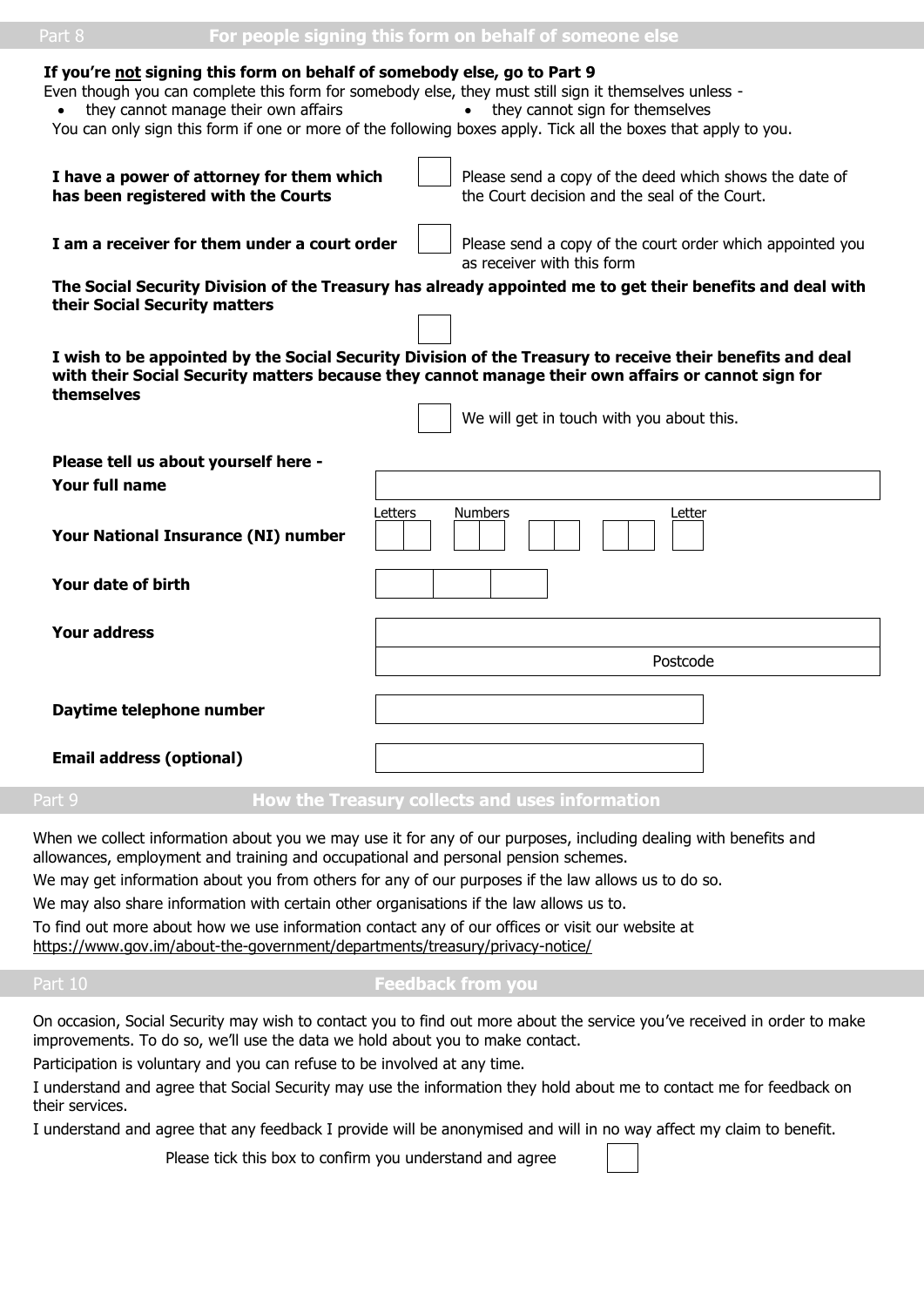I agree that the Social Security Division of the Treasury, and any Health Care professional advising the Department, may ask:

- any doctor who has treated me; or
- any hospital or similar facility where I have been treated; or
- anyone else who has given me treatment, such as a physiotherapist,

for any information which is needed to deal with this claim for benefit or any request for this claim to be reviewed and that the information may be given to that doctor or the Social Security Division of the Treasury.

I also understand that the Social Security Division of the Treasury may use the information which it has now or may get in the future to decide whether I am entitled to:

- the benefit I am claiming;
- any other benefit I have claimed; or
- any other benefit I may claim in the future.

| <b>Signature</b> | nato |  |  |
|------------------|------|--|--|
|                  |      |  |  |

### Please continue below with '**Your declaration**'

**Your declaration** 

I understand that if I give information that is incorrect or incomplete action may be taken against me.

I declare that I have not worked during the period of sickness or incapacity which I have stated on this form and that the information I have given is correct and complete.

This is my claim for Incapacity Benefit.

| <b>Signature</b> | <b>Date</b> |  |  |
|------------------|-------------|--|--|
|                  |             |  |  |

If you have signed this form for someone else please tick here and ensure you have completed Part 8 Please continue below with **Part 13**

| . | Incapacity Benefit – telling us about changes in your circumstances |  |  |
|---|---------------------------------------------------------------------|--|--|
|   |                                                                     |  |  |

#### **Please read this carefully and sign in the space provided overleaf to confirm you understand it.**

Your award of Incapacity Benefit will be worked out using the information you have given to us.

If any of this information changes you **must** tell the Incapacity Benefit Team as soon as possible and before collecting any more benefits from the Post Office or further payments being made to your bank or building society account.

If you're not sure whether we need to know about a change in your circumstances, tell us anyway. We can then decide if it affects your award.

**If you're paid via MiCard** – Before you collect your benefits from the Post Office using your MiCard you'll be asked to confirm that your circumstances haven't changed since you last reported them to The Treasury.

If you need to tell us about a change in your circumstances, use the "Changes in Circumstances" form (BP9).

# **Undertaking work**

Note that you should not do **any** work while claiming Incapacity Benefit unless that work is Permitted Work. To ensure the work is Permitted Work you should complete the form PW1 and take or send it to the Incapacity Benefit Team before you do any work. Following receipt of this form the Incapacity Benefit Team will confirm to you in writing whether or not the work you intend to undertake is considered to be Permitted Work and whether any conditions apply.

# **Types of changes in circumstances you must tell us about**

These are some of the types of changes you **must** tell us about if they apply to you:

- You go back to work
- You do any work at all (even if it's voluntary or unpaid work)
- You start to receive an occupational pension, a personal pension, a public service pension, or a temporary injury award (TIA) or if there is any change in the amount of a pension or award you have already told us about
- You go into prison or legal custody
- You go abroad or you are going to go abroad
- You move to a different address
- You stay anywhere else

If you're also claiming Income Support there are other changes you must tell the Income Support Team about. These changes are outlined in the Income Support claim form (A2), Review Form (A2R) and award letters.